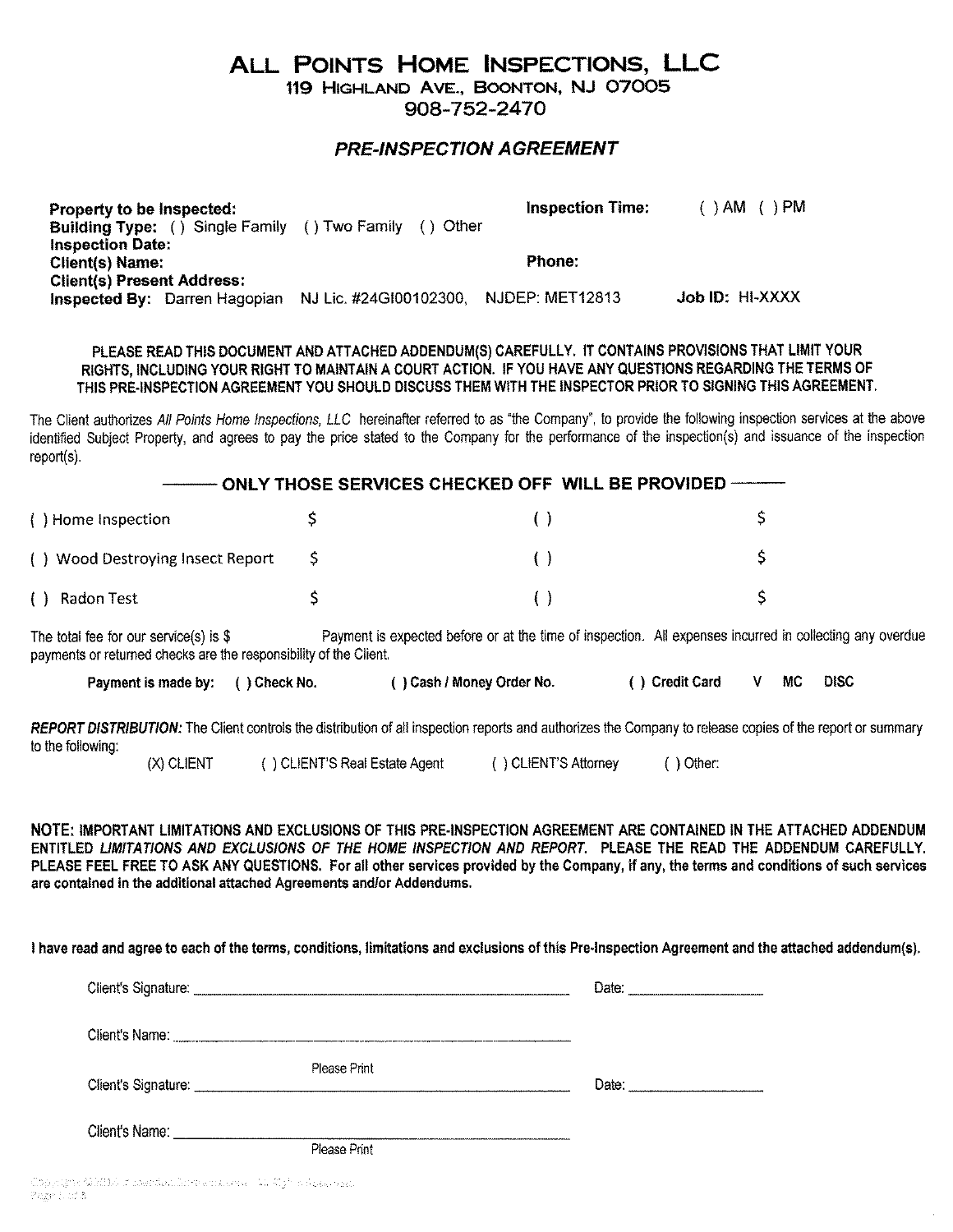## **LIMITATIONS AND EXCLUSIONS OF THE HOME INSPECTION AND REPORT**

CLIENT AND COMPANY (Company is also defined to include any and all inspectors who perform the contracted-for inspections as an employee or independent contractor of the Company) agree to the following terms and conditions:

1. **Client Attendance and Permission to Access Subject Property:** The Client acknowledges that Client and/or any authorized representative has been encouraged to attend and participate in the inspection and recognizes that failure to do so may result in less than a complete understanding of the findings. The Client further acknowledges that such participation is at the Client's own risk. The Client warrants that permission has been secured for the Company to enter and inspect the Subject Property.

2. **Standards of Practice:** The Company agrees to perform a limited visual inspection of the systems and components included in the inspection as they exist at the time of the inspection and for which a fee has been agreed upon. Home Inspectors, including the Company, are governed by the rules in the New Jersey Administrative Code contained at *N.J.A.C. §13:40-15* and the Company and its inspector(s) shall comply with these rules. Failure to comply with these rules may subject the Company and its inspector(s) to discipline. The inspection is limited by the exceptions and exclusions as contained in the Standards of Practice, *N.J.A.C. §13:40-15.16,* and this Pre-Inspection Agreement.

3. **Definitions and Purpose of the Inspection: Home inspection** means a limited visual, functional, non-invasive inspection, conducted for a fee or any other consideration, and performed without moving personal property, furniture, equipment, plants, soil, snow, ice or debris, using the mandatory equipment and including the preparation of a home inspection report of the accessible elements of the following systems and components of a residential building: structural; exterior; roofing; plumbing; electrical; heating; cooling; interior; insulation; and ventilation, fireplaces and solid fuel burning appliances, as described more fully in *N.J.A.* C. *§13:40-15.16(c),* but excluding recreational facilities and outbuildings other than garages or carports. The purpose of the home inspection is to identify and report on material defects found in those systems and components. A **material defect** is a condition, or functional aspect, of a structural component or system that is readily ascertainable during a home inspection that substantially affects the value, habitability or safety of the dwelling, but does not include decorative, stylistic, cosmetic, or aesthetic aspects of the system, structure or component. **Accessible** means available for visual inspection without requiring the moving of personal property, dismantling, destructive measures, or any action which will likely involve risk to persons or property.

4. **Inspection Report:** The Client and the Company agree that the Company, and its inspector(s), will prepare a written home inspection report which shall: (A) disclose those systems and components which are/were designated for inspection pursuant to *N.J.A.C. §13:40-15.16* and are/were present in the Subject Property at the time of the inspection, as well as those systems and components which are/were present at the time of the inspection but are/were not inspected and the reason(s) they were not inspected; (B) describe the systems and components as defined in *N.J.A.* C. *§13:40-15.16;* (C) state and identify what material defects were found in the previously described systems and components; (D) state the significance of the findings; and (E) provide recommendations regarding the need to repair, replace and/or monitor a system and/or component, or obtain examination and analysis by a qualified professional, tradesperson and/or service technician.

5. **Inspection Exclusions:** The Company **IS NOT REQUIRED TO:** (1) enter any area or perform any procedure which is, in the opinion of the inspector, unsafe and likely to be dangerous to the inspector or other persons; (2) enter any area or perform any procedure which will, in the opinion of the inspector, likely damage the Subject Property or its systems or components; (3) enter any area which does not have at least 24 inches of unobstructed vertical clearance and at least 30 inches of unobstructed horizontal clearance; (4) identify concealed conditions and latent defects; (5) determine life expectancy of any system or component, condition and/or operation of any appliance where connecting piping, wiring and/or components are not readily accessible and visible; (6) determine the cause of any condition or deficiency; (7) determine future conditions that may occur including the failure of systems and components including consequential damage; (8) determine the operating costs of systems or components; (9) determine the suitability of the Subject Property for any specialized use; (10) determine compliance with codes, regulations and/or ordinances; (11) determine market value of the Subject Property or its marketability; (12) determine advisability of purchase of the Subject Property; (13) determine the presence of any actual or potential environmental concerns or hazards in the air, water, soil or building materials. Such environmental concerns and hazards include, but are not limited to: asbestos; radon; lead; urea formaldehyde; mold; mildew; fungus; odors; noise; toxic or flammable chemicals; water or air quality; PCBs or other toxins; electromagnetic fields; underground storage tanks; proximity to toxic waste sites or sites being monitored by any state or federal agency; carbon monoxide; the presence of or any hazards associated with the use or placement of Chinese drywall at the Subject Property; or any other environmental or health hazards; (14) determine the effectiveness of any system installed or method utilized to control or remove suspected hazardous substances; (15) operate any system or component which is shut down or otherwise inoperable; (16) operate any system or component which does not respond to normal operating controls; (17) operate shut-off valves; (18) determine whether water supply and waste disposal systems are public or private; (19) insert any tool, probe or testing device inside electrical panels; (20) dismantle any electrical device or control other than to remove the covers of main and sub panels; (21) walk on unfloored sections of attics; or (22) light pilot flames or ignite or extinguish fires. The Company **IS NOT REQUIRED TO DETERMINE** whether any system or component of the Subject Property has been affected by the illegal manufacture, distribution, storage, possession or sale of any illicit drugs, products or by-products, including, but not limited to, methamphetamines, and including any and all chemicals, tools, household fixtures or appliances used to facilitate such illegal activities.